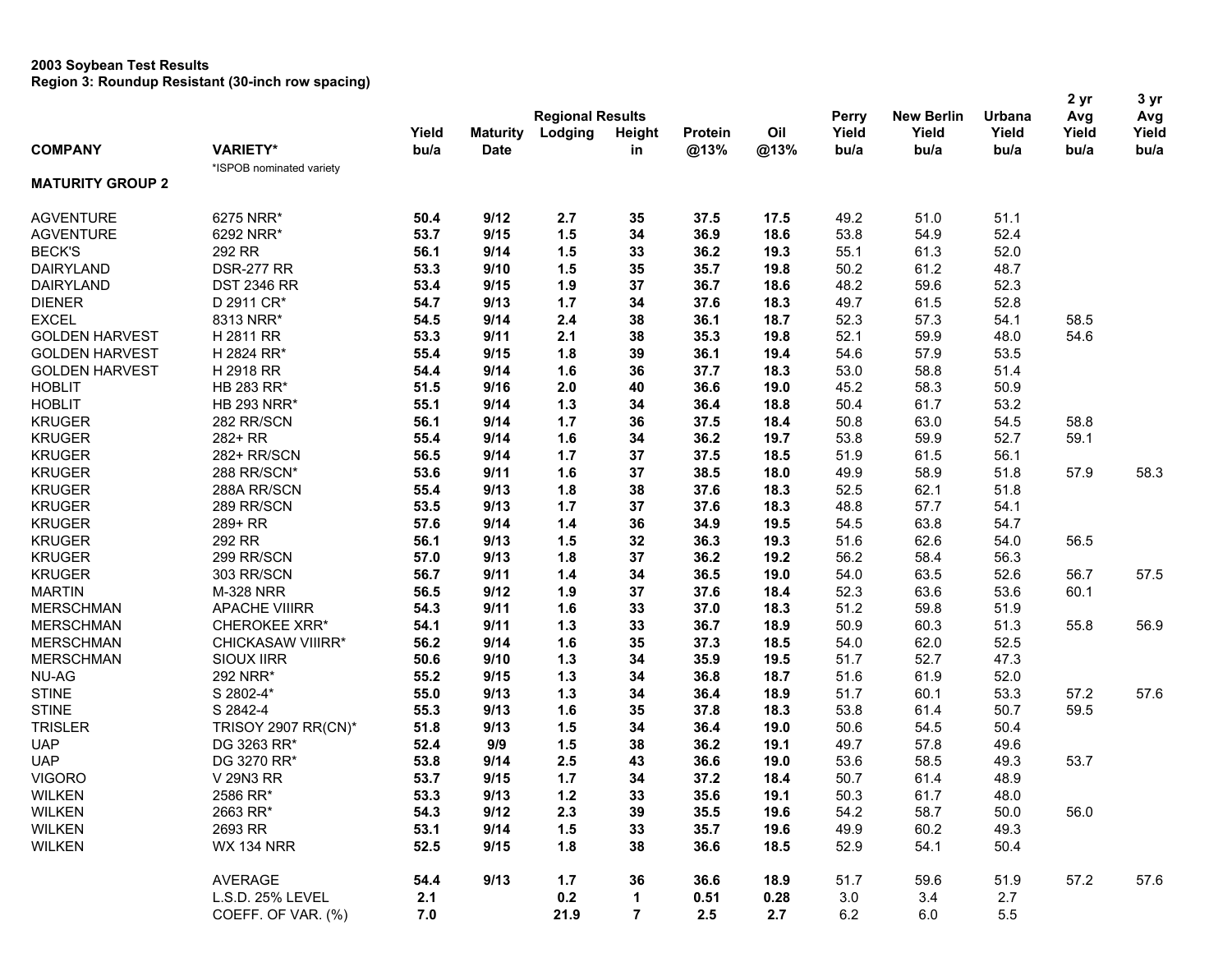# **2003 Soybean Test Results**

**Region 3: Roundup Resistant (30-inch row spacing)**

|                         |                          |       |                         |         |               |         |      |       |                   |        | 2 yr  | 3 yr          |
|-------------------------|--------------------------|-------|-------------------------|---------|---------------|---------|------|-------|-------------------|--------|-------|---------------|
|                         |                          |       | <b>Regional Results</b> |         |               |         |      |       | <b>New Berlin</b> | Urbana | Avg   | Avg           |
|                         |                          | Yield | <b>Maturity</b>         | Lodging | <b>Height</b> | Protein | Oil  | Yield | Yield             | Yield  | Yield | Yield<br>bu/a |
| <b>COMPANY</b>          | <b>VARIETY*</b>          | bu/a  | <b>Date</b>             |         | in            | @13%    | @13% | bu/a  | bu/a              | bu/a   | bu/a  |               |
|                         | *ISPOB nominated variety |       |                         |         |               |         |      |       |                   |        |       |               |
| <b>MATURITY GROUP 3</b> |                          |       |                         |         |               |         |      |       |                   |        |       |               |
| <b>AGVENTURE</b>        | 6322 NRR*                | 53.4  | 9/15                    | 2.2     | 39            | 36.4    | 18.6 | 51.4  | 64.5              | 44.4   |       |               |
| <b>AGVENTURE</b>        | 6372 NRR*                | 63.9  | 9/21                    | 2.3     | 38            | 35.9    | 19.0 | 61.5  | 71.6              | 58.7   |       |               |
| <b>ASGROW</b>           | AG 3201*                 | 52.9  | 9/15                    | 2.3     | 40            | 35.0    | 19.4 | 52.3  | 58.6              | 47.9   | 58.2  | 59.9          |
| <b>ASGROW</b>           | AG 3202                  | 57.9  | 9/17                    | 2.8     | 41            | 35.2    | 19.4 | 54.0  | 67.4              | 52.4   |       |               |
| <b>ASGROW</b>           | AG 3302*                 | 53.2  | 9/15                    | 2.7     | 41            | 36.3    | 19.0 | 51.4  | 60.4              | 47.9   |       |               |
| <b>ASGROW</b>           | AG 3703                  | 56.3  | 9/18                    | 2.1     | 42            | 35.8    | 19.4 | 54.8  | 61.9              | 52.0   |       |               |
| <b>BECK'S</b>           | 323 RR*                  | 58.6  | 9/15                    | 2.4     | 38            | 36.4    | 19.9 | 55.0  | 67.0              | 53.7   | 61.6  | 62.1          |
| <b>BECK'S</b>           | 367 NRR*                 | 57.9  | 9/23                    | 2.2     | 37            | 34.7    | 20.1 | 55.4  | 62.0              | 56.4   | 61.0  | 62.7          |
| <b>BECK'S</b>           | <b>375 NRR</b>           | 63.5  | 9/19                    | 2.4     | 39            | 35.7    | 19.2 | 61.2  | 67.4              | 62.0   |       |               |
| <b>BIO GENE</b>         | <b>BG 3620 NRR</b>       | 58.8  | 9/24                    | 2.6     | 37            | 34.5    | 20.1 | 54.2  | 65.3              | 56.7   |       |               |
| <b>CAMPBELL</b>         | 313 RR*                  | 53.9  | 9/15                    | 2.0     | 38            | 35.6    | 19.2 | 49.4  | 61.2              | 50.9   |       |               |
| <b>CROW'S</b>           | C 3117 R                 | 53.7  | 9/16                    | 2.5     | 41            | 35.8    | 18.9 | 50.8  | 63.4              | 46.8   |       |               |
| <b>CROW'S</b>           | C 3315 R*                | 54.8  | 9/15                    | 2.6     | 40            | 35.1    | 19.4 | 50.1  | 63.7              | 50.6   |       |               |
| <b>CROW'S</b>           | C 3517 R*                | 57.0  | 9/17                    | 1.9     | 38            | 35.3    | 19.8 | 56.9  | 63.0              | 50.9   |       |               |
| <b>CROW'S</b>           | C 3717 R                 | 63.1  | 9/21                    | 2.2     | 38            | 35.9    | 19.0 | 60.9  | 70.9              | 57.6   |       |               |
| <b>DAIRYLAND</b>        | DSR-301 RR*              | 55.5  | 9/16                    | 2.5     | 41            | 35.5    | 19.9 | 51.1  | 64.7              | 50.6   | 60.0  | 60.0          |
| <b>DAIRYLAND</b>        | DSR-320 RR*              | 47.8  | 9/15                    | 1.9     | 36            | 36.8    | 19.1 | 46.4  | 55.0              | 42.0   | 53.3  |               |
| DAIRYLAND               | <b>DSR-326 RR</b>        | 54.0  | 9/18                    | 2.2     | 41            | 36.6    | 19.1 | 50.3  | 62.1              | 49.7   |       |               |
| <b>DAIRYLAND</b>        | <b>DSR-345 RR</b>        | 54.1  | 9/19                    | 2.2     | 42            | 35.7    | 20.3 | 52.5  | 62.7              | 47.2   |       |               |
| <b>DAIRYLAND</b>        | <b>DSR-363 RR</b>        | 54.3  | 9/20                    | 2.3     | 39            | 36.0    | 19.0 | 48.1  | 59.2              | 55.5   | 59.4  | 60.0          |
| <b>DAIRYLAND</b>        | <b>DSR-375 RR</b>        | 54.2  | 9/23                    | 2.5     | 43            | 35.6    | 19.2 | 51.6  | 62.6              | 48.5   | 55.7  | 57.8          |
| <b>DAIRYLAND</b>        | <b>DSR-385 RR</b>        | 61.6  | 9/24                    | 1.6     | 37            | 35.2    | 20.1 | 59.2  | 71.1              | 54.6   |       |               |
|                         |                          |       |                         |         |               |         |      | 50.9  | 57.7              |        |       |               |
| <b>DAIRYLAND</b>        | <b>DST 3150 RR</b>       | 52.1  | 9/15<br>9/14            | 1.6     | 35<br>37      | 36.6    | 19.1 |       | 58.1              | 47.8   |       |               |
| <b>DAIRYLAND</b>        | <b>DST 3151 RR</b>       | 52.3  |                         | 2.9     |               | 36.5    | 18.7 | 49.3  |                   | 49.3   |       |               |
| <b>DEKALB</b>           | DKB 31-51*               | 57.4  | 9/16                    | 2.3     | 38            | 36.0    | 20.1 | 57.7  | 62.7              | 51.8   | 62.0  | 62.1          |
| <b>DEKALB</b>           | DKB 31-52                | 53.3  | 9/16                    | 2.4     | 40            | 36.1    | 18.8 | 48.9  | 64.0              | 47.0   | 58.0  |               |
| <b>DEKALB</b>           | DKB 37-51                | 63.6  | 9/21                    | 2.4     | 39            | 36.0    | 19.0 | 58.5  | 72.3              | 60.1   |       |               |
| <b>DEKALB</b>           | DKB 38-52*               | 63.9  | 9/24                    | 2.0     | 41            | 33.5    | 20.4 | 59.4  | 70.0              | 62.3   | 68.4  | 68.6          |
| <b>DIENER</b>           | D 3211 CR*               | 54.4  | 9/16                    | 2.5     | 40            | 36.2    | 18.8 | 49.5  | 64.5              | 49.2   |       |               |
| <b>EXCEL</b>            | 8332 NNRR                | 53.4  | 9/17                    | 2.4     | 39            | 36.6    | 19.0 | 48.2  | 60.7              | 51.5   |       |               |
| <b>EXCEL</b>            | 8334 NRR*                | 53.9  | 9/18                    | 2.5     | 40            | 35.4    | 20.1 | 50.6  | 62.0              | 49.1   | 58.5  | 59.7          |
| <b>EXCEL</b>            | <b>8342 NNRR</b>         | 54.6  | 9/19                    | 2.1     | 40            | 36.5    | 19.2 | 52.0  | 58.7              | 53.2   |       |               |
| <b>EXCEL</b>            | 8359 RR                  | 54.1  | 9/19                    | 2.3     | 41            | 35.5    | 20.6 | 50.1  | 61.5              | 50.6   |       |               |
| <b>EXCEL</b>            | 8362 NRR                 | 56.3  | 9/25                    | 2.7     | 42            | 34.8    | 19.4 | 53.7  | 62.9              | 52.2   |       |               |
| <b>EXCEL</b>            | 8363 NRR                 | 52.0  | 9/21                    | 2.7     | 43            | 35.3    | 19.1 | 53.4  | 55.1              | 47.5   |       |               |
| <b>EXCEL</b>            | 8364 RR                  | 54.3  | 9/20                    | 2.5     | 43            | 36.7    | 19.7 | 48.4  | 63.7              | 50.8   |       |               |
| <b>EXCEL</b>            | 8375 RR                  | 54.5  | 9/23                    | 2.3     | 43            | 35.4    | 20.1 | 55.5  | 60.5              | 47.4   |       |               |
| <b>EXCEL</b>            | 8384 NRR*                | 52.5  | 9/24                    | 2.6     | 44            | 35.4    | 19.2 | 48.5  | 63.0              | 46.1   | 55.0  | 56.7          |
| <b>EXCEL</b>            | 8393 NRR                 | 54.8  | 9/25                    | 2.0     | 39            | 35.2    | 20.2 | 50.4  | 62.6              | 51.6   | 59.3  |               |
| <b>EXCEL</b>            | 8416 NRR                 | 58.2  | 9/23                    | 1.4     | 37            | 35.0    | 20.3 | 53.5  | 66.9              | 54.1   |       |               |
| <b>FS HISOY</b>         | <b>HS 3226</b>           | 53.2  | 9/15                    | 2.3     | 39            | 36.1    | 18.8 | 52.1  | 64.5              | 43.1   | 58.0  |               |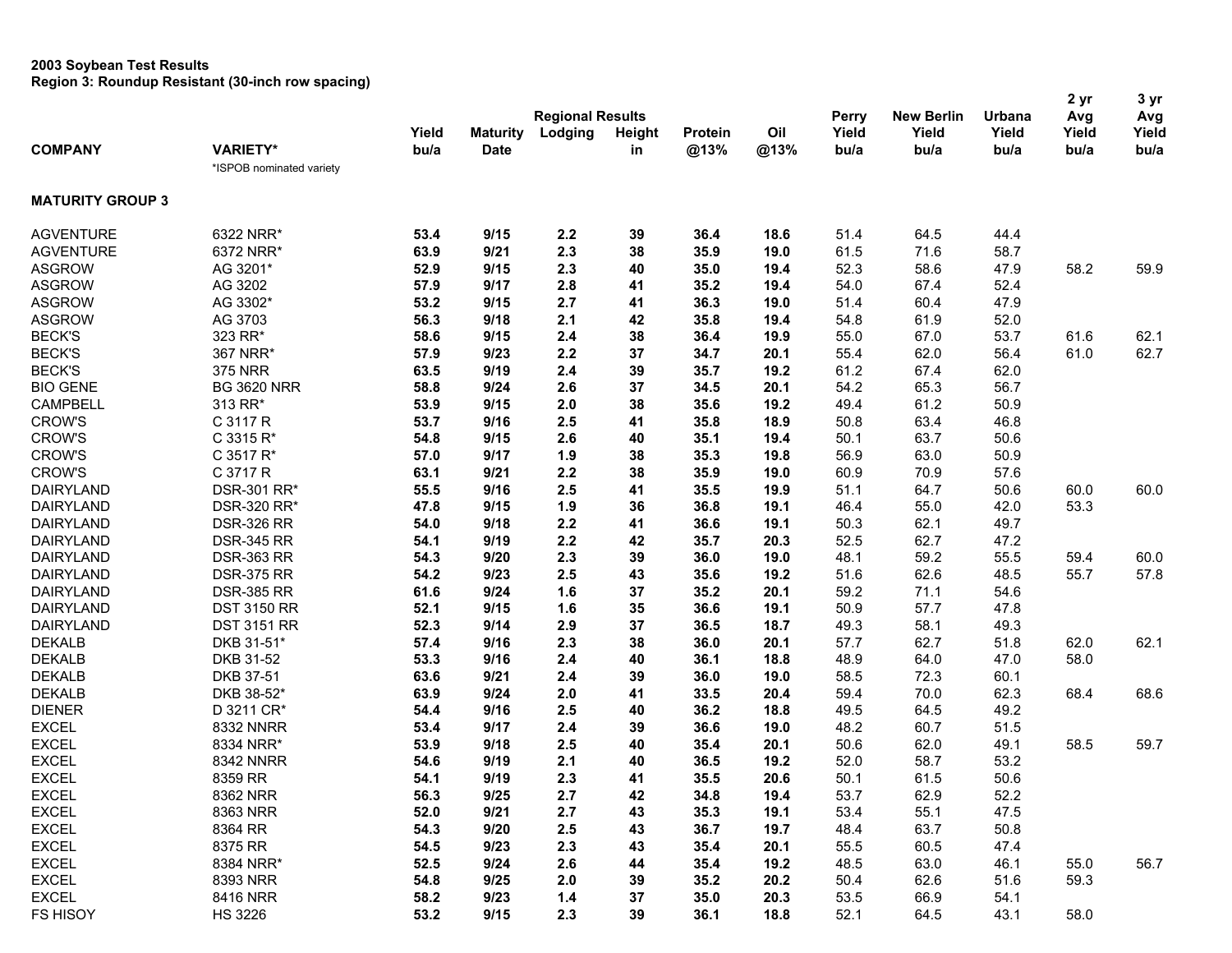|                       |                          |       |                         |         |               |         |      | Perry |                   |        | 2 yr  | 3 yr  |
|-----------------------|--------------------------|-------|-------------------------|---------|---------------|---------|------|-------|-------------------|--------|-------|-------|
| <b>COMPANY</b>        |                          |       | <b>Regional Results</b> |         |               |         |      |       | <b>New Berlin</b> | Urbana | Avg   | Avg   |
|                       |                          | Yield | <b>Maturity</b>         | Lodging | <b>Height</b> | Protein | Oil  | Yield | Yield<br>bu/a     | Yield  | Yield | Yield |
|                       | <b>VARIETY*</b>          | bu/a  | <b>Date</b>             |         | in            | @13%    | @13% | bu/a  |                   | bu/a   | bu/a  | bu/a  |
|                       | *ISPOB nominated variety |       |                         |         |               |         |      |       |                   |        |       |       |
| <b>FS HISOY</b>       | HS 3306*                 | 56.0  | 9/17                    | 2.7     | 41            | 35.1    | 19.2 | 50.8  | 66.1              | 51.0   | 60.4  | 61.5  |
| <b>FS HISOY</b>       | <b>HS 3428</b>           | 56.4  | 9/17                    | 2.2     | 37            | 37.1    | 18.6 | 54.7  | 65.8              | 48.9   |       |       |
| <b>FS HISOY</b>       | <b>HS 3616</b>           | 58.0  | 9/24                    | 2.4     | 37            | 34.7    | 20.1 | 53.4  | 63.9              | 56.8   | 62.3  | 63.1  |
| <b>FS HISOY</b>       | HS 3706*                 | 55.7  | 9/22                    | 2.2     | 41            | 36.2    | 18.8 | 52.6  | 61.6              | 52.7   | 59.8  | 59.9  |
| <b>FS HISOY</b>       | <b>HS 3726</b>           | 64.2  | 9/22                    | 2.2     | 39            | 35.9    | 19.0 | 58.8  | 69.9              | 64.0   | 68.3  |       |
| <b>FS HISOY</b>       | <b>HS 3916</b>           | 61.9  | 9/24                    | 2.1     | 41            | 33.5    | 20.5 | 57.6  | 67.6              | 60.5   | 66.7  | 67.5  |
| FS HISOY              | X 3135                   | 57.3  | 9/16                    | 2.5     | 41            | 34.7    | 20.0 | 53.6  | 67.1              | 51.3   |       |       |
| <b>FS HISOY</b>       | X 3236                   | 59.6  | 9/16                    | 2.4     | 37            | 35.9    | 20.2 | 55.2  | 68.6              | 55.0   |       |       |
| <b>FS HISOY</b>       | X 3535                   | 52.9  | 9/17                    | 2.3     | 42            | 35.5    | 20.5 | 52.6  | 57.3              | 48.6   |       |       |
| <b>FS HISOY</b>       | X 3536                   | 61.3  | 9/20                    | 2.3     | 36            | 35.8    | 19.9 | 56.1  | 71.1              | 56.6   |       |       |
| <b>FS HISOY</b>       | X 3936                   | 64.1  | 9/25                    | 2.6     | 39            | 34.6    | 20.4 | 58.3  | 74.1              | 59.9   |       |       |
| <b>GARST</b>          | 3712 RR/N                | 57.0  | 9/22                    | 2.2     | 37            | 34.2    | 20.2 | 55.4  | 63.6              | 51.9   | 60.2  |       |
| <b>GMA</b>            | SVI 3452 SCNRR           | 51.7  | 9/15                    | 2.3     | 38            | 37.3    | 19.0 | 51.0  | 59.6              | 44.5   |       |       |
| <b>GOLDEN HARVEST</b> | H 3135 RR*               | 53.3  | 9/15                    | 2.2     | 37            | 35.5    | 19.3 | 48.7  | 59.9              | 51.1   | 57.2  | 58.3  |
| <b>GOLDEN HARVEST</b> | H 3281 RR                | 56.6  | 9/17                    | 2.3     | 37            | 36.6    | 18.8 | 54.8  | 62.1              | 53.0   |       |       |
| <b>GOLDEN HARVEST</b> | H 3383 RR*               | 58.2  | 9/18                    | 2.6     | 40            | 36.1    | 19.5 | 53.5  | 62.8              | 58.3   | 61.1  | 61.8  |
| <b>GOLDEN HARVEST</b> | H 3631 RR                | 57.4  | 9/24                    | 2.2     | 37            | 34.1    | 20.3 | 53.1  | 65.5              | 53.5   | 61.0  |       |
| <b>GOLDEN HARVEST</b> | H 3643 RR                | 53.3  | 9/18                    | 2.8     | 40            | 36.3    | 18.7 | 51.9  | 59.2              | 48.7   | 59.5  |       |
| <b>GOLDEN HARVEST</b> | H 3945 RR*               | 59.8  | 9/21                    | 1.8     | 40            | 33.6    | 20.5 | 55.3  | 64.9              | 59.2   | 65.3  |       |
| <b>GOLDEN HARVEST</b> | H 3983 RR                | 54.1  | 9/22                    | 1.9     | 38            | 34.9    | 19.9 | 46.9  | 63.7              | 51.6   | 58.3  | 60.5  |
| <b>GOLDEN HARVEST</b> | X 33588 RR               | 54.7  | 9/21                    | 2.6     | 45            | 37.5    | 19.3 | 49.1  | 65.5              | 49.6   |       |       |
| <b>GOLDEN HARVEST</b> | X 33657 RR               | 51.9  | 9/21                    | 2.5     | 39            | 34.2    | 19.5 | 51.9  | 57.0              | 46.8   |       |       |
| <b>GREAT HEART</b>    | GT-318 CRR*              | 56.4  | 9/18                    | 2.3     | 38            | 34.6    | 19.5 | 50.7  | 61.9              | 56.4   |       |       |
| <b>GREAT HEART</b>    | GT-360 CRR*              | 62.0  | 9/20                    | 2.4     | 37            | 35.5    | 19.3 | 58.3  | 68.2              | 59.6   |       |       |
| <b>GREAT HEART</b>    | GT-382 CRR               | 62.4  | 9/25                    | 2.4     | 38            | 34.1    | 20.6 | 59.5  | 66.8              | 60.9   |       |       |
| <b>GREAT LAKES</b>    | GL 3209 RR*              | 54.6  | 9/16                    | 2.4     | 40            | 36.4    | 18.6 | 52.2  | 64.7              | 46.8   | 59.1  |       |
| <b>GREAT LAKES</b>    | GL 3619 RR*              | 57.9  | 9/18                    | 2.1     | 44            | 36.2    | 18.3 | 55.6  | 63.8              | 54.4   |       |       |
| <b>GREAT LAKES</b>    | GL 3819 RR               | 60.3  | 9/24                    | 1.8     | 40            | 33.4    | 20.5 | 55.9  | 67.5              | 57.6   |       |       |
| <b>HELENA</b>         | <b>HS 3574 RR/N</b>      | 59.5  | 9/22                    | 2.0     | 37            | 35.9    | 19.9 | 56.2  | 70.0              | 52.3   |       |       |
| <b>HELENA</b>         | <b>HS 3612 RR/N</b>      | 56.3  | 9/22                    | 1.9     | 35            | 34.2    | 20.1 | 54.1  | 62.6              | 52.0   |       |       |
| <b>HELENA</b>         | <b>HS 3773 RR/N</b>      | 63.7  | 9/22                    | 2.3     | 39            | 35.9    | 19.1 | 60.4  | 72.4              | 58.4   |       |       |
| <b>HELENA</b>         | <b>HS 3974 RR/N</b>      | 61.5  | 9/24                    | 2.1     | 40            | 33.2    | 20.7 | 59.4  | 65.4              | 59.8   |       |       |
| <b>HOBLIT</b>         | <b>HB 323 NRR</b>        | 53.0  | 9/14                    | 2.5     | 40            | 36.2    | 18.8 | 48.7  | 61.8              | 48.4   |       |       |
| <b>HOBLIT</b>         | <b>HB 364 NRR</b>        | 58.4  | 9/24                    | 2.1     | 37            | 34.2    | 20.2 | 55.5  | 64.0              | 55.6   |       |       |
| <b>HOBLIT</b>         | <b>HB 376 NRR</b>        | 65.0  | 9/24                    | 2.5     | 39            | 35.9    | 19.1 | 58.7  | 74.6              | 61.7   |       |       |
| <b>HORIZON</b>        | <b>H 324 NRR</b>         | 53.7  | 9/15                    | 2.1     | 39            | 35.9    | 18.9 | 51.7  | 62.5              | 46.9   |       |       |
| <b>HORIZON</b>        | H 328 NRR*               | 59.4  | 9/24                    | 2.2     | 37            | 34.7    | 20.0 | 56.5  | 64.0              | 57.9   | 63.6  | 60.8  |
| <b>HORIZON</b>        | <b>H332 NRR</b>          | 56.9  | 9/17                    | 1.8     | 38            | 36.4    | 19.5 | 53.1  | 66.1              | 51.6   | 58.8  |       |
| <b>HORIZON</b>        | H 341 RR*                | 50.6  | 9/17                    | 2.1     | 36            | 36.1    | 19.1 | 44.7  | 57.5              | 49.6   | 54.7  | 56.7  |
| <b>HORIZON</b>        | <b>H 352 NRR</b>         | 59.2  | 9/19                    | 2.2     | 36            | 35.6    | 19.9 | 54.3  | 68.6              | 54.7   |       |       |
| <b>HORIZON</b>        | H 357 NRR*               | 58.0  | 9/24                    | 2.3     | 36            | 34.7    | 20.0 | 54.7  | 66.6              | 52.8   | 62.7  |       |
| <b>HORIZON</b>        | <b>H 374 NRR</b>         | 61.9  | 9/22                    | 2.4     | 39            | 35.9    | 19.0 | 59.6  | 68.0              | 58.1   |       |       |
|                       |                          |       |                         |         |               |         |      |       |                   |        |       |       |
| <b>HORIZON</b>        | <b>H 387 NRR</b>         | 58.1  | 9/25                    | 2.0     | 37            | 34.8    | 20.1 | 56.0  | 63.5              | 54.7   |       |       |
| <b>HORIZON</b>        | <b>H 394 NRR</b>         | 57.5  | 9/24                    | 2.0     | 42            | 34.7    | 20.4 | 52.9  | 67.8              | 51.9   | 59.9  |       |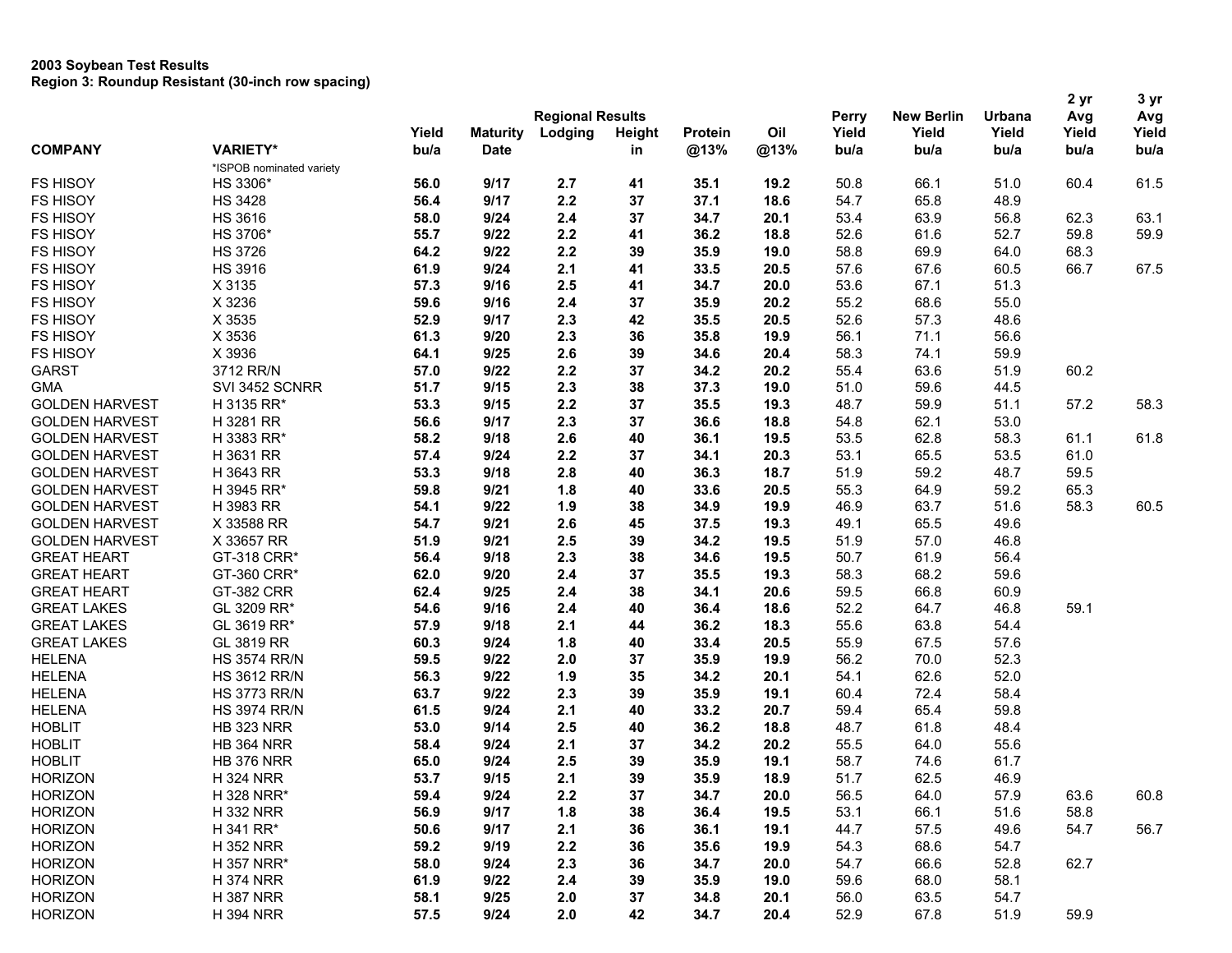|                                            |                         |                 |         |               |                |      |              |                   |        | 2 yr  | 3 yr  |
|--------------------------------------------|-------------------------|-----------------|---------|---------------|----------------|------|--------------|-------------------|--------|-------|-------|
|                                            | <b>Regional Results</b> |                 |         |               |                |      | <b>Perry</b> | <b>New Berlin</b> | Urbana | Avg   | Avg   |
|                                            | Yield                   | <b>Maturity</b> | Lodging | <b>Height</b> | <b>Protein</b> | Oil  | Yield        | Yield             | Yield  | Yield | Yield |
| <b>COMPANY</b><br><b>VARIETY*</b>          | bu/a                    | <b>Date</b>     |         | in            | @13%           | @13% | bu/a         | bu/a              | bu/a   | bu/a  | bu/a  |
| *ISPOB nominated variety                   |                         |                 |         |               |                |      |              |                   |        |       |       |
| <b>KITCHEN</b><br>KSC 3636 RR*             | 59.0                    | 9/24            | 2.3     | 37            | 34.6           | 20.0 | 57.5         | 65.0              | 54.3   |       |       |
| <b>KITCHEN</b><br><b>KSC 3736 CRR</b>      | 63.6                    | 9/22            | 2.4     | 40            | 35.8           | 19.1 | 59.5         | 70.7              | 60.7   |       |       |
| <b>KITCHEN</b><br><b>KSC 3946 CRR</b>      | 62.8                    | 9/25            | 1.8     | 37            | 35.0           | 20.2 | 54.5         | 75.1              | 58.9   |       |       |
| <b>KRUGER</b><br>318 RR                    | 54.0                    | 9/14            | 2.3     | 36            | 35.4           | 20.1 | 53.1         | 59.5              | 49.3   |       |       |
| <b>KRUGER</b><br>322-2 RR                  | 53.5                    | 9/13            | 1.8     | 36            | 35.0           | 19.5 | 48.2         | 61.4              | 50.9   |       |       |
| <b>KRUGER</b><br>323+ RR                   | 53.1                    | 9/14            | 2.0     | 38            | 35.6           | 19.2 | 49.1         | 59.5              | 50.8   |       |       |
| <b>KRUGER</b><br>349 RR*                   | 59.9                    | 9/18            | 2.4     | 38            | 35.9           | 20.2 | 55.5         | 65.3              | 58.9   | 62.4  | 62.3  |
| <b>KRUGER</b><br>355 RR/SCN                | 60.2                    | 9/20            | 2.3     | 37            | 36.3           | 19.6 | 55.9         | 70.8              | 53.8   |       |       |
| <b>KRUGER</b><br>355+ RR/SCN               | 61.2                    | 9/19            | 2.3     | 36            | 36.3           | 19.7 | 58.5         | 70.9              | 54.3   |       |       |
| <b>KRUGER</b><br>367 RR                    | 58.6                    | 9/25            | 2.4     | 36            | 34.5           | 20.0 | 56.8         | 64.4              | 54.7   |       |       |
| <b>KRUGER</b><br>379 RR/SCN                | 63.0                    | 9/23            | 2.3     | 39            | 36.0           | 19.0 | 60.7         | 70.0              | 58.2   | 66.6  |       |
| <b>KRUGER</b><br>380 RR/SCN                | 64.0                    | 9/24            | 2.1     | 40            | 33.8           | 20.4 | 58.6         | 69.8              | 63.6   | 67.8  | 68.7  |
| <b>KRUGER</b><br>383 RR                    | 53.6                    | 9/22            | 2.2     | 39            | 34.8           | 19.6 | 53.0         | 59.2              | 48.5   | 58.6  |       |
| <b>KRUGER</b><br>383+ RR                   | 55.5                    | 9/21            | 2.1     | 39            | 34.9           | 19.6 | 51.8         | 65.0              | 49.8   |       |       |
| <b>KRUGER</b><br>388A RR/SCN               | 62.7                    | 9/26            | 1.4     | 34            | 33.7           | 20.4 | 58.3         | 74.7              | 55.1   |       |       |
| <b>KRUGER</b><br>390 RR/SCN                | 56.4                    | 9/27            | 2.2     | 44            | 34.6           | 20.5 | 54.5         | 63.9              | 50.8   |       |       |
| <b>KRUGER</b><br>393 RR/SCN                | 64.6                    | 9/25            | 2.5     | 37            | 34.6           | 20.4 | 59.6         | 71.0              | 63.1   |       |       |
| <b>KRUGER</b><br>393+ RR/SCN               | 64.3                    | 9/24            | 2.6     | 38            | 34.7           | 20.4 | 61.1         | 70.7              | 61.2   |       |       |
| <b>KRUGER</b><br>395 RR/SCN                | 59.9                    | 9/21            | 2.1     | 43            | 36.0           | 18.5 | 56.9         | 65.6              | 57.2   |       |       |
| <b>KRUGER</b><br>397 RR/SCN                | 54.0                    | 9/23            | 2.9     | 41            | 35.5           | 20.1 | 53.3         | 57.9              | 50.8   |       |       |
| <b>KRUGER</b><br>399+ RR/SCN               | 57.6                    | 9/24            | 1.9     | 39            | 34.4           | 20.0 | 54.1         | 62.7              | 56.0   |       |       |
| <b>KRUGER</b><br>401 RR/SCN*               | 58.6                    | 9/21            | 2.2     | 41            | 33.5           | 20.5 | 57.9         | 60.5              | 57.3   | 64.9  | 66.7  |
| <b>KRUGER</b><br>404 RR                    | 60.1                    | 9/25            | 2.2     | 36            | 34.6           | 20.2 | 56.3         | 63.8              | 60.1   |       |       |
| <b>LEWIS</b><br>3566 RR                    | 62.0                    | 9/19            | 2.2     | 36            | 36.1           | 19.8 | 57.5         | 72.0              | 56.4   |       |       |
| LEWIS<br>3677 RR*                          | 58.2                    | 9/25            | 2.4     | 37            | 34.3           | 20.1 | 55.4         | 64.5              | 54.7   | 62.6  | 64.7  |
| LEWIS<br>3715 RR*                          | 62.3                    | 9/20            | 2.4     | 39            | 35.9           | 19.0 | 60.5         | 68.1              | 58.3   | 65.4  |       |
| LEWIS<br>3875 RR                           | 65.1                    | 9/25            | 2.5     | 38            | 34.8           | 20.3 | 60.1         | 71.5              | 63.6   |       |       |
| LEWIS<br>3944 RR                           | 61.9                    | 9/22            | 2.0     | 37            | 33.4           | 20.6 | 59.9         | 70.4              | 55.3   |       |       |
| LEWIS<br>3995 RR                           | 57.4                    | 9/22            | 2.3     | 36            | 34.9           | 20.0 | 54.6         | 66.4              | 51.1   |       |       |
| 3999 RR*<br>LEWIS                          | 56.5                    | 9/25            | 1.8     | 39            | 34.7           | 19.9 | 50.0         | 66.8              | 52.7   |       |       |
| LG SEEDS<br>C 3655 RR*                     | 57.6                    | 9/23            | 2.3     | 36            | 34.4           | 20.1 | 53.2         | 65.0              | 54.7   |       |       |
| <b>MARTIN</b><br>M-333 RR                  | 54.0                    | 9/18            | 1.8     | 35            | 34.7           | 20.0 | 54.1         | 63.0              | 44.9   | 57.9  |       |
| <b>MARTIN</b><br><b>M-337 NRR</b>          | 54.0                    | 9/19            | 2.3     | 36            | 35.8           | 19.8 | 55.6         | 60.9              | 45.6   | 56.6  |       |
| <b>MARTIN</b><br><b>M-432 NRR</b>          | 53.5                    | 9/18            | 2.6     | 38            | 36.3           | 19.4 | 53.6         | 59.7              | 47.2   |       |       |
| <b>MARTIN</b><br><b>M-435 NRR</b>          | 64.4                    | 9/24            | 2.7     | 41            | 37.1           | 17.8 | 57.6         | 73.7              | 61.7   |       |       |
| <b>MAVRICK</b><br>1363 RR*                 | 60.3                    | 9/24            | 2.0     | 37            | 34.4           | 20.1 | 57.3         | 65.8              | 57.8   |       |       |
| <b>MAVRICK</b><br>2323 RR*                 | 53.4                    | 9/15            | 2.3     | 38            | 36.0           | 18.8 | 50.2         | 64.4              | 45.6   |       |       |
| <b>MERSCHMAN</b><br><b>CLEVELAND VIIRR</b> | 57.7                    | 9/24            | 2.0     | 36            | 34.6           | 20.2 | 55.2         | 61.6              | 56.4   |       |       |
| <b>MERSCHMAN</b><br><b>COOLIDGE IIIRR</b>  | 56.8                    | 9/18            | 2.6     | 39            | 36.3           | 19.4 | 51.9         | 64.9              | 53.6   |       |       |
| <b>MERSCHMAN</b><br><b>GRANT IIIRR</b>     | 60.4                    | 9/21            | 2.2     | 37            | 36.0           | 19.8 | 54.8         | 70.2              | 56.2   |       |       |
| <b>MERSCHMAN</b><br><b>HOOVER VRR</b>      | 54.2                    | 9/17            | 1.9     | 38            | 35.4           | 19.7 | 55.1         | 60.4              | 47.0   | 60.1  |       |
| <b>MERSCHMAN</b><br><b>JEFFERSON IIIRR</b> | 52.5                    | 9/16            | 2.1     | 38            | 35.4           | 19.2 | 50.2         | 59.9              | 47.3   | 56.8  | 57.7  |
| <b>MERSCHMAN</b><br><b>KENNEDY VIRR*</b>   | 56.1                    | 9/24            | 2.4     | 36            | 34.6           | 20.0 | 54.1         | 60.1              | 54.0   | 60.1  | 62.3  |
| <b>MERSCHMAN</b><br>ROOSEVELT IIIRR        | 57.3                    | 9/26            | 2.8     | 41            | 33.8           | 19.4 | 56.5         | 61.3              | 54.1   |       |       |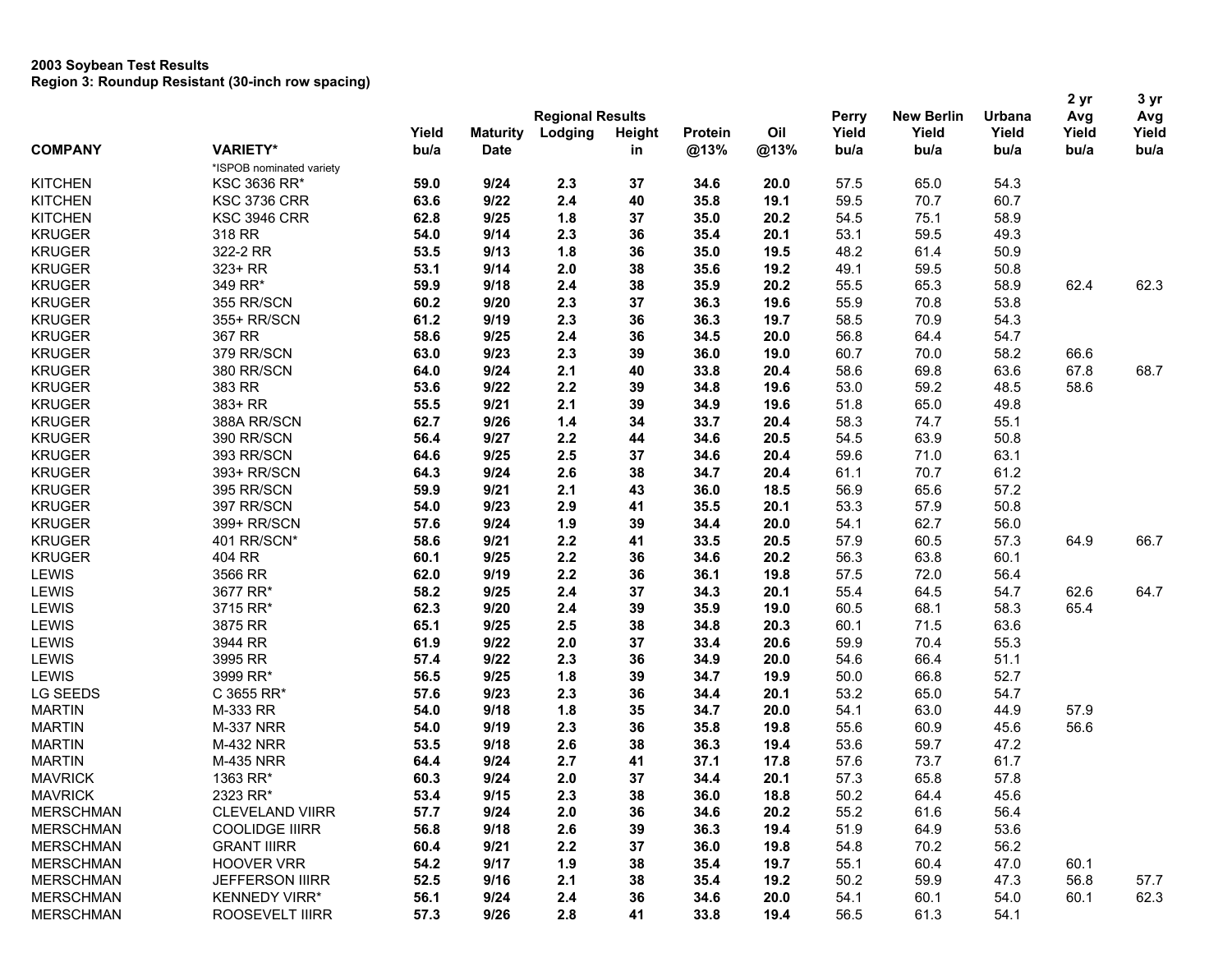| <b>New Berlin</b><br><b>Regional Results</b><br>Perry<br>Urbana<br>Avg<br>Yield<br>Lodging<br>Oil<br>Yield<br>Yield<br>Yield<br>Yield<br><b>Maturity</b><br>Height<br><b>Protein</b><br><b>COMPANY</b><br><b>VARIETY*</b><br>bu/a<br><b>Date</b><br>@13%<br>@13%<br>bu/a<br>in<br>bu/a<br>bu/a<br>bu/a<br>*ISPOB nominated variety<br>62.7<br>63.5<br><b>WASHINGTON IXRR</b><br>64.7<br>9/26<br>2.4<br>39<br>34.6<br>20.4<br>57.0<br>75.9<br>61.1<br><b>MERSCHMAN</b><br>54.6<br>2.3<br>36.4<br>47.7<br>MIDWEST SEED GEN<br>GR 3131<br>9/14<br>40<br>18.6<br>51.9<br>64.0<br>GR 3731*<br>55.6<br>2.4<br>42<br>36.2<br>62.1<br>MIDWEST SEED GEN<br>9/21<br>18.9<br>55.9<br>48.8<br>MIDWEST SEED GEN<br>GR 3732*<br>2.2<br>74.2<br>64.6<br>9/23<br>38<br>36.0<br>19.0<br>60.4<br>59.2<br>39<br>66.2<br>MIDWEST SEED GEN<br>GR 3931<br>61.4<br>9/22<br>1.9<br>33.2<br>20.7<br>57.8<br>69.7<br>56.5<br><b>MWS</b><br>3049 RR*<br>51.2<br>9/13<br>2.0<br>35<br>36.5<br>18.6<br>48.0<br>59.8<br>45.8<br><b>MWS</b><br>3266 CRR*<br>59.0<br>9/17<br>2.2<br>37<br>37.2<br>56.7<br>66.6<br>53.6<br>18.6<br><b>MWS</b><br>327 CRR*<br>56.5<br>1.9<br>39<br>19.6<br>53.7<br>9/17<br>36.3<br>54.6<br>61.3<br>3A41 RR*<br>2.1<br>36<br>46.6<br>NC+<br>50.6<br>9/19<br>36.6<br>19.0<br>46.7<br>58.5<br>NC+<br>3A61 RR*<br>56.9<br>2.1<br>36<br>62.6<br>54.2<br>9/24<br>34.2<br>20.2<br>54.1<br>NU-AG<br>323 NRR*<br>9/16<br>2.5<br>60.0<br>48.5<br>53.2<br>40<br>36.1<br>18.7<br>51.2<br>2.1<br>50.3<br><b>NU-AG</b><br>373 NRR*<br>56.7<br>9/24<br>37<br>34.7<br>20.0<br>54.9<br>64.8<br>2.3<br>39<br>60.9<br><b>NU-AG</b><br><b>374 NRR</b><br>65.1<br>9/23<br>36.0<br>19.0<br>62.5<br>71.8<br><b>PATRIOT</b><br>34X09*<br>2.5<br>42<br>52.0<br>48.4<br>50.0<br>9/21<br>36.6<br>18.9<br>49.8<br>37X11*<br>2.1<br>42<br>56.4<br><b>PATRIOT</b><br>59.2<br>9/23<br>35.4<br>18.7<br>56.1<br>64.9<br>93B67*<br><b>PIONEER</b><br>55.8<br>9/17<br>2.3<br>43<br>35.5<br>18.8<br>53.3<br>64.9<br>49.0<br>60.7<br><b>PIONEER</b><br>93M90<br>60.6<br>9/21<br>2.0<br>43<br>34.6<br>19.5<br>56.6<br>69.9<br>55.2<br>PRAIRIE BRAND<br>PB-3621 RR<br>58.5<br>9/23<br>2.1<br>37<br>34.5<br>20.1<br>56.8<br>63.1<br>55.6<br>61.7<br>2.1<br>36<br>35.8<br>19.9<br>68.3<br>56.6<br>PRAIRIE BRAND<br>PB-3683 NRR<br>60.9<br>9/20<br>58.0<br>PB-3732 RR<br>2.4<br>40<br>58.6<br>PRAIRIE BRAND<br>63.2<br>9/22<br>35.6<br>19.2<br>60.0<br>70.9<br>PB-3823 RR<br>1.9<br>39<br>61.1<br>PRAIRIE BRAND<br>55.3<br>9/19<br>34.7<br>19.6<br>53.9<br>50.9<br>66.5<br>PRAIRIE BRAND<br><b>PB-3921 NRR</b><br>60.4<br>9/23<br>2.1<br>40<br>33.6<br>20.5<br>55.7<br>68.9<br>56.7<br>2.5<br><b>SCHILLINGER</b><br>323.RC<br>54.6<br>9/15<br>40<br>36.3<br>18.7<br>53.5<br>63.0<br>47.4<br>2.3<br>19.9<br>68.2<br>55.2<br><b>SCHILLINGER</b><br>353.RCP<br>59.8<br>9/19<br>37<br>35.9<br>56.0<br><b>STEWART</b><br>2.2<br>38<br>62.1<br>51.3<br>SB 3999 R*<br>56.4<br>9/24<br>35.2<br>20.0<br>55.9<br><b>STINE</b><br>S 3183-4*<br>54.2<br>2.1<br>38<br>62.3<br>50.9<br>9/16<br>35.2<br>19.4<br>49.3<br><b>STINE</b><br>68.3<br>55.8<br>S 3532-4<br>60.2<br>9/20<br>2.2<br>36<br>35.7<br>20.0<br>56.6<br><b>STINE</b><br>S 3832-4<br>2.5<br>63.7<br>9/26<br>38<br>34.5<br>20.3<br>55.6<br>73.4<br>62.0<br>2.2<br>67.2<br>62.4<br><b>STONE</b><br><b>HC-2351 NRR</b><br>58.2<br>9/23<br>37<br>20.1<br>56.0<br>51.4<br>34.3<br><b>STONE</b><br>56.5<br>2.5<br>62.9<br>53.4<br><b>HC-2371 NRR*</b><br>9/20<br>40<br>36.1<br>18.9<br>53.3<br>2.4<br>18.9<br>68.8<br>62.2<br><b>STONE</b><br><b>HC-2373 NRR</b><br>64.7<br>9/21<br>40<br>35.9<br>62.9<br><b>STONE</b><br><b>HC-2394 NRR</b><br>2.6<br>61.0<br>64.0<br>9/24<br>39<br>34.6<br>20.4<br>58.9<br>71.9<br><b>SYNGENTA</b><br>56.2<br>S 34-U4*<br>51.3<br>9/17<br>2.7<br>41<br>35.5<br>18.9<br>49.1<br>48.7<br><b>SYNGENTA</b><br>S 37-N4*<br>59.6<br>9/25<br>2.3<br>36.0<br>18.7<br>68.3<br>55.7<br>44<br>54.6<br>2.2<br>60.3<br>57.4<br><b>TRISLER</b><br><b>TRISOY 3222 RR(CN)</b><br>51.3<br>9/17<br>39<br>36.1<br>18.8<br>48.0<br>45.8<br>2.0<br>42<br>18.4<br>63.8<br>59.1<br><b>TRISLER</b><br>TRISOY 3507 RR(CN)*<br>56.8<br>9/20<br>36.0<br>56.1<br>50.6 |  |  |  |  |  |  | 2 yr | 3 yr                 |
|----------------------------------------------------------------------------------------------------------------------------------------------------------------------------------------------------------------------------------------------------------------------------------------------------------------------------------------------------------------------------------------------------------------------------------------------------------------------------------------------------------------------------------------------------------------------------------------------------------------------------------------------------------------------------------------------------------------------------------------------------------------------------------------------------------------------------------------------------------------------------------------------------------------------------------------------------------------------------------------------------------------------------------------------------------------------------------------------------------------------------------------------------------------------------------------------------------------------------------------------------------------------------------------------------------------------------------------------------------------------------------------------------------------------------------------------------------------------------------------------------------------------------------------------------------------------------------------------------------------------------------------------------------------------------------------------------------------------------------------------------------------------------------------------------------------------------------------------------------------------------------------------------------------------------------------------------------------------------------------------------------------------------------------------------------------------------------------------------------------------------------------------------------------------------------------------------------------------------------------------------------------------------------------------------------------------------------------------------------------------------------------------------------------------------------------------------------------------------------------------------------------------------------------------------------------------------------------------------------------------------------------------------------------------------------------------------------------------------------------------------------------------------------------------------------------------------------------------------------------------------------------------------------------------------------------------------------------------------------------------------------------------------------------------------------------------------------------------------------------------------------------------------------------------------------------------------------------------------------------------------------------------------------------------------------------------------------------------------------------------------------------------------------------------------------------------------------------------------------------------------------------------------------------------------------------------------------------------------------------------------------------------------------------------------------------------------------------------------------------------------------------------------------------------------------------------------------------------------------------------------------------------------------------------------------------------------------------------------------------------------------------------------------------------------------------------------------------------------------------------------------------------------------------------------|--|--|--|--|--|--|------|----------------------|
|                                                                                                                                                                                                                                                                                                                                                                                                                                                                                                                                                                                                                                                                                                                                                                                                                                                                                                                                                                                                                                                                                                                                                                                                                                                                                                                                                                                                                                                                                                                                                                                                                                                                                                                                                                                                                                                                                                                                                                                                                                                                                                                                                                                                                                                                                                                                                                                                                                                                                                                                                                                                                                                                                                                                                                                                                                                                                                                                                                                                                                                                                                                                                                                                                                                                                                                                                                                                                                                                                                                                                                                                                                                                                                                                                                                                                                                                                                                                                                                                                                                                                                                                                                            |  |  |  |  |  |  |      | Avg<br>Yield<br>bu/a |
|                                                                                                                                                                                                                                                                                                                                                                                                                                                                                                                                                                                                                                                                                                                                                                                                                                                                                                                                                                                                                                                                                                                                                                                                                                                                                                                                                                                                                                                                                                                                                                                                                                                                                                                                                                                                                                                                                                                                                                                                                                                                                                                                                                                                                                                                                                                                                                                                                                                                                                                                                                                                                                                                                                                                                                                                                                                                                                                                                                                                                                                                                                                                                                                                                                                                                                                                                                                                                                                                                                                                                                                                                                                                                                                                                                                                                                                                                                                                                                                                                                                                                                                                                                            |  |  |  |  |  |  |      |                      |
|                                                                                                                                                                                                                                                                                                                                                                                                                                                                                                                                                                                                                                                                                                                                                                                                                                                                                                                                                                                                                                                                                                                                                                                                                                                                                                                                                                                                                                                                                                                                                                                                                                                                                                                                                                                                                                                                                                                                                                                                                                                                                                                                                                                                                                                                                                                                                                                                                                                                                                                                                                                                                                                                                                                                                                                                                                                                                                                                                                                                                                                                                                                                                                                                                                                                                                                                                                                                                                                                                                                                                                                                                                                                                                                                                                                                                                                                                                                                                                                                                                                                                                                                                                            |  |  |  |  |  |  |      |                      |
|                                                                                                                                                                                                                                                                                                                                                                                                                                                                                                                                                                                                                                                                                                                                                                                                                                                                                                                                                                                                                                                                                                                                                                                                                                                                                                                                                                                                                                                                                                                                                                                                                                                                                                                                                                                                                                                                                                                                                                                                                                                                                                                                                                                                                                                                                                                                                                                                                                                                                                                                                                                                                                                                                                                                                                                                                                                                                                                                                                                                                                                                                                                                                                                                                                                                                                                                                                                                                                                                                                                                                                                                                                                                                                                                                                                                                                                                                                                                                                                                                                                                                                                                                                            |  |  |  |  |  |  |      |                      |
|                                                                                                                                                                                                                                                                                                                                                                                                                                                                                                                                                                                                                                                                                                                                                                                                                                                                                                                                                                                                                                                                                                                                                                                                                                                                                                                                                                                                                                                                                                                                                                                                                                                                                                                                                                                                                                                                                                                                                                                                                                                                                                                                                                                                                                                                                                                                                                                                                                                                                                                                                                                                                                                                                                                                                                                                                                                                                                                                                                                                                                                                                                                                                                                                                                                                                                                                                                                                                                                                                                                                                                                                                                                                                                                                                                                                                                                                                                                                                                                                                                                                                                                                                                            |  |  |  |  |  |  |      |                      |
|                                                                                                                                                                                                                                                                                                                                                                                                                                                                                                                                                                                                                                                                                                                                                                                                                                                                                                                                                                                                                                                                                                                                                                                                                                                                                                                                                                                                                                                                                                                                                                                                                                                                                                                                                                                                                                                                                                                                                                                                                                                                                                                                                                                                                                                                                                                                                                                                                                                                                                                                                                                                                                                                                                                                                                                                                                                                                                                                                                                                                                                                                                                                                                                                                                                                                                                                                                                                                                                                                                                                                                                                                                                                                                                                                                                                                                                                                                                                                                                                                                                                                                                                                                            |  |  |  |  |  |  |      |                      |
|                                                                                                                                                                                                                                                                                                                                                                                                                                                                                                                                                                                                                                                                                                                                                                                                                                                                                                                                                                                                                                                                                                                                                                                                                                                                                                                                                                                                                                                                                                                                                                                                                                                                                                                                                                                                                                                                                                                                                                                                                                                                                                                                                                                                                                                                                                                                                                                                                                                                                                                                                                                                                                                                                                                                                                                                                                                                                                                                                                                                                                                                                                                                                                                                                                                                                                                                                                                                                                                                                                                                                                                                                                                                                                                                                                                                                                                                                                                                                                                                                                                                                                                                                                            |  |  |  |  |  |  |      |                      |
|                                                                                                                                                                                                                                                                                                                                                                                                                                                                                                                                                                                                                                                                                                                                                                                                                                                                                                                                                                                                                                                                                                                                                                                                                                                                                                                                                                                                                                                                                                                                                                                                                                                                                                                                                                                                                                                                                                                                                                                                                                                                                                                                                                                                                                                                                                                                                                                                                                                                                                                                                                                                                                                                                                                                                                                                                                                                                                                                                                                                                                                                                                                                                                                                                                                                                                                                                                                                                                                                                                                                                                                                                                                                                                                                                                                                                                                                                                                                                                                                                                                                                                                                                                            |  |  |  |  |  |  |      |                      |
|                                                                                                                                                                                                                                                                                                                                                                                                                                                                                                                                                                                                                                                                                                                                                                                                                                                                                                                                                                                                                                                                                                                                                                                                                                                                                                                                                                                                                                                                                                                                                                                                                                                                                                                                                                                                                                                                                                                                                                                                                                                                                                                                                                                                                                                                                                                                                                                                                                                                                                                                                                                                                                                                                                                                                                                                                                                                                                                                                                                                                                                                                                                                                                                                                                                                                                                                                                                                                                                                                                                                                                                                                                                                                                                                                                                                                                                                                                                                                                                                                                                                                                                                                                            |  |  |  |  |  |  |      |                      |
|                                                                                                                                                                                                                                                                                                                                                                                                                                                                                                                                                                                                                                                                                                                                                                                                                                                                                                                                                                                                                                                                                                                                                                                                                                                                                                                                                                                                                                                                                                                                                                                                                                                                                                                                                                                                                                                                                                                                                                                                                                                                                                                                                                                                                                                                                                                                                                                                                                                                                                                                                                                                                                                                                                                                                                                                                                                                                                                                                                                                                                                                                                                                                                                                                                                                                                                                                                                                                                                                                                                                                                                                                                                                                                                                                                                                                                                                                                                                                                                                                                                                                                                                                                            |  |  |  |  |  |  |      |                      |
|                                                                                                                                                                                                                                                                                                                                                                                                                                                                                                                                                                                                                                                                                                                                                                                                                                                                                                                                                                                                                                                                                                                                                                                                                                                                                                                                                                                                                                                                                                                                                                                                                                                                                                                                                                                                                                                                                                                                                                                                                                                                                                                                                                                                                                                                                                                                                                                                                                                                                                                                                                                                                                                                                                                                                                                                                                                                                                                                                                                                                                                                                                                                                                                                                                                                                                                                                                                                                                                                                                                                                                                                                                                                                                                                                                                                                                                                                                                                                                                                                                                                                                                                                                            |  |  |  |  |  |  |      |                      |
|                                                                                                                                                                                                                                                                                                                                                                                                                                                                                                                                                                                                                                                                                                                                                                                                                                                                                                                                                                                                                                                                                                                                                                                                                                                                                                                                                                                                                                                                                                                                                                                                                                                                                                                                                                                                                                                                                                                                                                                                                                                                                                                                                                                                                                                                                                                                                                                                                                                                                                                                                                                                                                                                                                                                                                                                                                                                                                                                                                                                                                                                                                                                                                                                                                                                                                                                                                                                                                                                                                                                                                                                                                                                                                                                                                                                                                                                                                                                                                                                                                                                                                                                                                            |  |  |  |  |  |  |      |                      |
|                                                                                                                                                                                                                                                                                                                                                                                                                                                                                                                                                                                                                                                                                                                                                                                                                                                                                                                                                                                                                                                                                                                                                                                                                                                                                                                                                                                                                                                                                                                                                                                                                                                                                                                                                                                                                                                                                                                                                                                                                                                                                                                                                                                                                                                                                                                                                                                                                                                                                                                                                                                                                                                                                                                                                                                                                                                                                                                                                                                                                                                                                                                                                                                                                                                                                                                                                                                                                                                                                                                                                                                                                                                                                                                                                                                                                                                                                                                                                                                                                                                                                                                                                                            |  |  |  |  |  |  |      |                      |
|                                                                                                                                                                                                                                                                                                                                                                                                                                                                                                                                                                                                                                                                                                                                                                                                                                                                                                                                                                                                                                                                                                                                                                                                                                                                                                                                                                                                                                                                                                                                                                                                                                                                                                                                                                                                                                                                                                                                                                                                                                                                                                                                                                                                                                                                                                                                                                                                                                                                                                                                                                                                                                                                                                                                                                                                                                                                                                                                                                                                                                                                                                                                                                                                                                                                                                                                                                                                                                                                                                                                                                                                                                                                                                                                                                                                                                                                                                                                                                                                                                                                                                                                                                            |  |  |  |  |  |  |      |                      |
|                                                                                                                                                                                                                                                                                                                                                                                                                                                                                                                                                                                                                                                                                                                                                                                                                                                                                                                                                                                                                                                                                                                                                                                                                                                                                                                                                                                                                                                                                                                                                                                                                                                                                                                                                                                                                                                                                                                                                                                                                                                                                                                                                                                                                                                                                                                                                                                                                                                                                                                                                                                                                                                                                                                                                                                                                                                                                                                                                                                                                                                                                                                                                                                                                                                                                                                                                                                                                                                                                                                                                                                                                                                                                                                                                                                                                                                                                                                                                                                                                                                                                                                                                                            |  |  |  |  |  |  |      |                      |
|                                                                                                                                                                                                                                                                                                                                                                                                                                                                                                                                                                                                                                                                                                                                                                                                                                                                                                                                                                                                                                                                                                                                                                                                                                                                                                                                                                                                                                                                                                                                                                                                                                                                                                                                                                                                                                                                                                                                                                                                                                                                                                                                                                                                                                                                                                                                                                                                                                                                                                                                                                                                                                                                                                                                                                                                                                                                                                                                                                                                                                                                                                                                                                                                                                                                                                                                                                                                                                                                                                                                                                                                                                                                                                                                                                                                                                                                                                                                                                                                                                                                                                                                                                            |  |  |  |  |  |  |      |                      |
|                                                                                                                                                                                                                                                                                                                                                                                                                                                                                                                                                                                                                                                                                                                                                                                                                                                                                                                                                                                                                                                                                                                                                                                                                                                                                                                                                                                                                                                                                                                                                                                                                                                                                                                                                                                                                                                                                                                                                                                                                                                                                                                                                                                                                                                                                                                                                                                                                                                                                                                                                                                                                                                                                                                                                                                                                                                                                                                                                                                                                                                                                                                                                                                                                                                                                                                                                                                                                                                                                                                                                                                                                                                                                                                                                                                                                                                                                                                                                                                                                                                                                                                                                                            |  |  |  |  |  |  |      |                      |
|                                                                                                                                                                                                                                                                                                                                                                                                                                                                                                                                                                                                                                                                                                                                                                                                                                                                                                                                                                                                                                                                                                                                                                                                                                                                                                                                                                                                                                                                                                                                                                                                                                                                                                                                                                                                                                                                                                                                                                                                                                                                                                                                                                                                                                                                                                                                                                                                                                                                                                                                                                                                                                                                                                                                                                                                                                                                                                                                                                                                                                                                                                                                                                                                                                                                                                                                                                                                                                                                                                                                                                                                                                                                                                                                                                                                                                                                                                                                                                                                                                                                                                                                                                            |  |  |  |  |  |  |      |                      |
|                                                                                                                                                                                                                                                                                                                                                                                                                                                                                                                                                                                                                                                                                                                                                                                                                                                                                                                                                                                                                                                                                                                                                                                                                                                                                                                                                                                                                                                                                                                                                                                                                                                                                                                                                                                                                                                                                                                                                                                                                                                                                                                                                                                                                                                                                                                                                                                                                                                                                                                                                                                                                                                                                                                                                                                                                                                                                                                                                                                                                                                                                                                                                                                                                                                                                                                                                                                                                                                                                                                                                                                                                                                                                                                                                                                                                                                                                                                                                                                                                                                                                                                                                                            |  |  |  |  |  |  |      |                      |
|                                                                                                                                                                                                                                                                                                                                                                                                                                                                                                                                                                                                                                                                                                                                                                                                                                                                                                                                                                                                                                                                                                                                                                                                                                                                                                                                                                                                                                                                                                                                                                                                                                                                                                                                                                                                                                                                                                                                                                                                                                                                                                                                                                                                                                                                                                                                                                                                                                                                                                                                                                                                                                                                                                                                                                                                                                                                                                                                                                                                                                                                                                                                                                                                                                                                                                                                                                                                                                                                                                                                                                                                                                                                                                                                                                                                                                                                                                                                                                                                                                                                                                                                                                            |  |  |  |  |  |  |      | 62.2                 |
|                                                                                                                                                                                                                                                                                                                                                                                                                                                                                                                                                                                                                                                                                                                                                                                                                                                                                                                                                                                                                                                                                                                                                                                                                                                                                                                                                                                                                                                                                                                                                                                                                                                                                                                                                                                                                                                                                                                                                                                                                                                                                                                                                                                                                                                                                                                                                                                                                                                                                                                                                                                                                                                                                                                                                                                                                                                                                                                                                                                                                                                                                                                                                                                                                                                                                                                                                                                                                                                                                                                                                                                                                                                                                                                                                                                                                                                                                                                                                                                                                                                                                                                                                                            |  |  |  |  |  |  |      |                      |
|                                                                                                                                                                                                                                                                                                                                                                                                                                                                                                                                                                                                                                                                                                                                                                                                                                                                                                                                                                                                                                                                                                                                                                                                                                                                                                                                                                                                                                                                                                                                                                                                                                                                                                                                                                                                                                                                                                                                                                                                                                                                                                                                                                                                                                                                                                                                                                                                                                                                                                                                                                                                                                                                                                                                                                                                                                                                                                                                                                                                                                                                                                                                                                                                                                                                                                                                                                                                                                                                                                                                                                                                                                                                                                                                                                                                                                                                                                                                                                                                                                                                                                                                                                            |  |  |  |  |  |  |      | 62.7                 |
|                                                                                                                                                                                                                                                                                                                                                                                                                                                                                                                                                                                                                                                                                                                                                                                                                                                                                                                                                                                                                                                                                                                                                                                                                                                                                                                                                                                                                                                                                                                                                                                                                                                                                                                                                                                                                                                                                                                                                                                                                                                                                                                                                                                                                                                                                                                                                                                                                                                                                                                                                                                                                                                                                                                                                                                                                                                                                                                                                                                                                                                                                                                                                                                                                                                                                                                                                                                                                                                                                                                                                                                                                                                                                                                                                                                                                                                                                                                                                                                                                                                                                                                                                                            |  |  |  |  |  |  |      |                      |
|                                                                                                                                                                                                                                                                                                                                                                                                                                                                                                                                                                                                                                                                                                                                                                                                                                                                                                                                                                                                                                                                                                                                                                                                                                                                                                                                                                                                                                                                                                                                                                                                                                                                                                                                                                                                                                                                                                                                                                                                                                                                                                                                                                                                                                                                                                                                                                                                                                                                                                                                                                                                                                                                                                                                                                                                                                                                                                                                                                                                                                                                                                                                                                                                                                                                                                                                                                                                                                                                                                                                                                                                                                                                                                                                                                                                                                                                                                                                                                                                                                                                                                                                                                            |  |  |  |  |  |  |      |                      |
|                                                                                                                                                                                                                                                                                                                                                                                                                                                                                                                                                                                                                                                                                                                                                                                                                                                                                                                                                                                                                                                                                                                                                                                                                                                                                                                                                                                                                                                                                                                                                                                                                                                                                                                                                                                                                                                                                                                                                                                                                                                                                                                                                                                                                                                                                                                                                                                                                                                                                                                                                                                                                                                                                                                                                                                                                                                                                                                                                                                                                                                                                                                                                                                                                                                                                                                                                                                                                                                                                                                                                                                                                                                                                                                                                                                                                                                                                                                                                                                                                                                                                                                                                                            |  |  |  |  |  |  |      |                      |
|                                                                                                                                                                                                                                                                                                                                                                                                                                                                                                                                                                                                                                                                                                                                                                                                                                                                                                                                                                                                                                                                                                                                                                                                                                                                                                                                                                                                                                                                                                                                                                                                                                                                                                                                                                                                                                                                                                                                                                                                                                                                                                                                                                                                                                                                                                                                                                                                                                                                                                                                                                                                                                                                                                                                                                                                                                                                                                                                                                                                                                                                                                                                                                                                                                                                                                                                                                                                                                                                                                                                                                                                                                                                                                                                                                                                                                                                                                                                                                                                                                                                                                                                                                            |  |  |  |  |  |  |      |                      |
|                                                                                                                                                                                                                                                                                                                                                                                                                                                                                                                                                                                                                                                                                                                                                                                                                                                                                                                                                                                                                                                                                                                                                                                                                                                                                                                                                                                                                                                                                                                                                                                                                                                                                                                                                                                                                                                                                                                                                                                                                                                                                                                                                                                                                                                                                                                                                                                                                                                                                                                                                                                                                                                                                                                                                                                                                                                                                                                                                                                                                                                                                                                                                                                                                                                                                                                                                                                                                                                                                                                                                                                                                                                                                                                                                                                                                                                                                                                                                                                                                                                                                                                                                                            |  |  |  |  |  |  |      |                      |
|                                                                                                                                                                                                                                                                                                                                                                                                                                                                                                                                                                                                                                                                                                                                                                                                                                                                                                                                                                                                                                                                                                                                                                                                                                                                                                                                                                                                                                                                                                                                                                                                                                                                                                                                                                                                                                                                                                                                                                                                                                                                                                                                                                                                                                                                                                                                                                                                                                                                                                                                                                                                                                                                                                                                                                                                                                                                                                                                                                                                                                                                                                                                                                                                                                                                                                                                                                                                                                                                                                                                                                                                                                                                                                                                                                                                                                                                                                                                                                                                                                                                                                                                                                            |  |  |  |  |  |  |      |                      |
|                                                                                                                                                                                                                                                                                                                                                                                                                                                                                                                                                                                                                                                                                                                                                                                                                                                                                                                                                                                                                                                                                                                                                                                                                                                                                                                                                                                                                                                                                                                                                                                                                                                                                                                                                                                                                                                                                                                                                                                                                                                                                                                                                                                                                                                                                                                                                                                                                                                                                                                                                                                                                                                                                                                                                                                                                                                                                                                                                                                                                                                                                                                                                                                                                                                                                                                                                                                                                                                                                                                                                                                                                                                                                                                                                                                                                                                                                                                                                                                                                                                                                                                                                                            |  |  |  |  |  |  |      |                      |
|                                                                                                                                                                                                                                                                                                                                                                                                                                                                                                                                                                                                                                                                                                                                                                                                                                                                                                                                                                                                                                                                                                                                                                                                                                                                                                                                                                                                                                                                                                                                                                                                                                                                                                                                                                                                                                                                                                                                                                                                                                                                                                                                                                                                                                                                                                                                                                                                                                                                                                                                                                                                                                                                                                                                                                                                                                                                                                                                                                                                                                                                                                                                                                                                                                                                                                                                                                                                                                                                                                                                                                                                                                                                                                                                                                                                                                                                                                                                                                                                                                                                                                                                                                            |  |  |  |  |  |  |      |                      |
|                                                                                                                                                                                                                                                                                                                                                                                                                                                                                                                                                                                                                                                                                                                                                                                                                                                                                                                                                                                                                                                                                                                                                                                                                                                                                                                                                                                                                                                                                                                                                                                                                                                                                                                                                                                                                                                                                                                                                                                                                                                                                                                                                                                                                                                                                                                                                                                                                                                                                                                                                                                                                                                                                                                                                                                                                                                                                                                                                                                                                                                                                                                                                                                                                                                                                                                                                                                                                                                                                                                                                                                                                                                                                                                                                                                                                                                                                                                                                                                                                                                                                                                                                                            |  |  |  |  |  |  |      |                      |
|                                                                                                                                                                                                                                                                                                                                                                                                                                                                                                                                                                                                                                                                                                                                                                                                                                                                                                                                                                                                                                                                                                                                                                                                                                                                                                                                                                                                                                                                                                                                                                                                                                                                                                                                                                                                                                                                                                                                                                                                                                                                                                                                                                                                                                                                                                                                                                                                                                                                                                                                                                                                                                                                                                                                                                                                                                                                                                                                                                                                                                                                                                                                                                                                                                                                                                                                                                                                                                                                                                                                                                                                                                                                                                                                                                                                                                                                                                                                                                                                                                                                                                                                                                            |  |  |  |  |  |  |      |                      |
|                                                                                                                                                                                                                                                                                                                                                                                                                                                                                                                                                                                                                                                                                                                                                                                                                                                                                                                                                                                                                                                                                                                                                                                                                                                                                                                                                                                                                                                                                                                                                                                                                                                                                                                                                                                                                                                                                                                                                                                                                                                                                                                                                                                                                                                                                                                                                                                                                                                                                                                                                                                                                                                                                                                                                                                                                                                                                                                                                                                                                                                                                                                                                                                                                                                                                                                                                                                                                                                                                                                                                                                                                                                                                                                                                                                                                                                                                                                                                                                                                                                                                                                                                                            |  |  |  |  |  |  |      | 64.4                 |
|                                                                                                                                                                                                                                                                                                                                                                                                                                                                                                                                                                                                                                                                                                                                                                                                                                                                                                                                                                                                                                                                                                                                                                                                                                                                                                                                                                                                                                                                                                                                                                                                                                                                                                                                                                                                                                                                                                                                                                                                                                                                                                                                                                                                                                                                                                                                                                                                                                                                                                                                                                                                                                                                                                                                                                                                                                                                                                                                                                                                                                                                                                                                                                                                                                                                                                                                                                                                                                                                                                                                                                                                                                                                                                                                                                                                                                                                                                                                                                                                                                                                                                                                                                            |  |  |  |  |  |  |      |                      |
|                                                                                                                                                                                                                                                                                                                                                                                                                                                                                                                                                                                                                                                                                                                                                                                                                                                                                                                                                                                                                                                                                                                                                                                                                                                                                                                                                                                                                                                                                                                                                                                                                                                                                                                                                                                                                                                                                                                                                                                                                                                                                                                                                                                                                                                                                                                                                                                                                                                                                                                                                                                                                                                                                                                                                                                                                                                                                                                                                                                                                                                                                                                                                                                                                                                                                                                                                                                                                                                                                                                                                                                                                                                                                                                                                                                                                                                                                                                                                                                                                                                                                                                                                                            |  |  |  |  |  |  |      |                      |
|                                                                                                                                                                                                                                                                                                                                                                                                                                                                                                                                                                                                                                                                                                                                                                                                                                                                                                                                                                                                                                                                                                                                                                                                                                                                                                                                                                                                                                                                                                                                                                                                                                                                                                                                                                                                                                                                                                                                                                                                                                                                                                                                                                                                                                                                                                                                                                                                                                                                                                                                                                                                                                                                                                                                                                                                                                                                                                                                                                                                                                                                                                                                                                                                                                                                                                                                                                                                                                                                                                                                                                                                                                                                                                                                                                                                                                                                                                                                                                                                                                                                                                                                                                            |  |  |  |  |  |  |      |                      |
|                                                                                                                                                                                                                                                                                                                                                                                                                                                                                                                                                                                                                                                                                                                                                                                                                                                                                                                                                                                                                                                                                                                                                                                                                                                                                                                                                                                                                                                                                                                                                                                                                                                                                                                                                                                                                                                                                                                                                                                                                                                                                                                                                                                                                                                                                                                                                                                                                                                                                                                                                                                                                                                                                                                                                                                                                                                                                                                                                                                                                                                                                                                                                                                                                                                                                                                                                                                                                                                                                                                                                                                                                                                                                                                                                                                                                                                                                                                                                                                                                                                                                                                                                                            |  |  |  |  |  |  |      |                      |
|                                                                                                                                                                                                                                                                                                                                                                                                                                                                                                                                                                                                                                                                                                                                                                                                                                                                                                                                                                                                                                                                                                                                                                                                                                                                                                                                                                                                                                                                                                                                                                                                                                                                                                                                                                                                                                                                                                                                                                                                                                                                                                                                                                                                                                                                                                                                                                                                                                                                                                                                                                                                                                                                                                                                                                                                                                                                                                                                                                                                                                                                                                                                                                                                                                                                                                                                                                                                                                                                                                                                                                                                                                                                                                                                                                                                                                                                                                                                                                                                                                                                                                                                                                            |  |  |  |  |  |  |      |                      |
|                                                                                                                                                                                                                                                                                                                                                                                                                                                                                                                                                                                                                                                                                                                                                                                                                                                                                                                                                                                                                                                                                                                                                                                                                                                                                                                                                                                                                                                                                                                                                                                                                                                                                                                                                                                                                                                                                                                                                                                                                                                                                                                                                                                                                                                                                                                                                                                                                                                                                                                                                                                                                                                                                                                                                                                                                                                                                                                                                                                                                                                                                                                                                                                                                                                                                                                                                                                                                                                                                                                                                                                                                                                                                                                                                                                                                                                                                                                                                                                                                                                                                                                                                                            |  |  |  |  |  |  |      |                      |
|                                                                                                                                                                                                                                                                                                                                                                                                                                                                                                                                                                                                                                                                                                                                                                                                                                                                                                                                                                                                                                                                                                                                                                                                                                                                                                                                                                                                                                                                                                                                                                                                                                                                                                                                                                                                                                                                                                                                                                                                                                                                                                                                                                                                                                                                                                                                                                                                                                                                                                                                                                                                                                                                                                                                                                                                                                                                                                                                                                                                                                                                                                                                                                                                                                                                                                                                                                                                                                                                                                                                                                                                                                                                                                                                                                                                                                                                                                                                                                                                                                                                                                                                                                            |  |  |  |  |  |  |      |                      |
| 59.3<br><b>TRISLER</b><br><b>TRISOY 3530 RR(CN)</b><br>64.0<br>9/23<br>2.4<br>39<br>35.7<br>19.1<br>69.9<br>62.8                                                                                                                                                                                                                                                                                                                                                                                                                                                                                                                                                                                                                                                                                                                                                                                                                                                                                                                                                                                                                                                                                                                                                                                                                                                                                                                                                                                                                                                                                                                                                                                                                                                                                                                                                                                                                                                                                                                                                                                                                                                                                                                                                                                                                                                                                                                                                                                                                                                                                                                                                                                                                                                                                                                                                                                                                                                                                                                                                                                                                                                                                                                                                                                                                                                                                                                                                                                                                                                                                                                                                                                                                                                                                                                                                                                                                                                                                                                                                                                                                                                           |  |  |  |  |  |  |      |                      |
| <b>TRISLER</b><br>62.2<br>TRISOY 3717 RR(CN)<br>59.4<br>9/24<br>2.1<br>38<br>34.2<br>54.5<br>67.0<br>56.5<br>20.1                                                                                                                                                                                                                                                                                                                                                                                                                                                                                                                                                                                                                                                                                                                                                                                                                                                                                                                                                                                                                                                                                                                                                                                                                                                                                                                                                                                                                                                                                                                                                                                                                                                                                                                                                                                                                                                                                                                                                                                                                                                                                                                                                                                                                                                                                                                                                                                                                                                                                                                                                                                                                                                                                                                                                                                                                                                                                                                                                                                                                                                                                                                                                                                                                                                                                                                                                                                                                                                                                                                                                                                                                                                                                                                                                                                                                                                                                                                                                                                                                                                          |  |  |  |  |  |  |      |                      |
| <b>TRISLER</b><br>TRISOY 3833 RR(CN)<br>9/25<br>2.4<br>34.5<br>59.9<br>65.0<br>38<br>20.4<br>61.6<br>73.5                                                                                                                                                                                                                                                                                                                                                                                                                                                                                                                                                                                                                                                                                                                                                                                                                                                                                                                                                                                                                                                                                                                                                                                                                                                                                                                                                                                                                                                                                                                                                                                                                                                                                                                                                                                                                                                                                                                                                                                                                                                                                                                                                                                                                                                                                                                                                                                                                                                                                                                                                                                                                                                                                                                                                                                                                                                                                                                                                                                                                                                                                                                                                                                                                                                                                                                                                                                                                                                                                                                                                                                                                                                                                                                                                                                                                                                                                                                                                                                                                                                                  |  |  |  |  |  |  |      |                      |
| <b>TRISLER</b><br>TRISOY 3917 RR(CN)*<br>51.2<br>54.8<br>9/23<br>2.4<br>45<br>35.4<br>19.2<br>51.7<br>61.5                                                                                                                                                                                                                                                                                                                                                                                                                                                                                                                                                                                                                                                                                                                                                                                                                                                                                                                                                                                                                                                                                                                                                                                                                                                                                                                                                                                                                                                                                                                                                                                                                                                                                                                                                                                                                                                                                                                                                                                                                                                                                                                                                                                                                                                                                                                                                                                                                                                                                                                                                                                                                                                                                                                                                                                                                                                                                                                                                                                                                                                                                                                                                                                                                                                                                                                                                                                                                                                                                                                                                                                                                                                                                                                                                                                                                                                                                                                                                                                                                                                                 |  |  |  |  |  |  |      |                      |
| <b>VIGORO</b><br>53.3<br>9/17<br>2.2<br>39<br>35.8<br>18.8<br>49.3<br>47.8<br>58.4<br>V 32N3 RR<br>62.8                                                                                                                                                                                                                                                                                                                                                                                                                                                                                                                                                                                                                                                                                                                                                                                                                                                                                                                                                                                                                                                                                                                                                                                                                                                                                                                                                                                                                                                                                                                                                                                                                                                                                                                                                                                                                                                                                                                                                                                                                                                                                                                                                                                                                                                                                                                                                                                                                                                                                                                                                                                                                                                                                                                                                                                                                                                                                                                                                                                                                                                                                                                                                                                                                                                                                                                                                                                                                                                                                                                                                                                                                                                                                                                                                                                                                                                                                                                                                                                                                                                                    |  |  |  |  |  |  |      |                      |
| <b>VIGORO</b><br>V 35N4 RR<br>60.7<br>9/18<br>2.2<br>35<br>56.3<br>71.7<br>54.1<br>35.7<br>20.0                                                                                                                                                                                                                                                                                                                                                                                                                                                                                                                                                                                                                                                                                                                                                                                                                                                                                                                                                                                                                                                                                                                                                                                                                                                                                                                                                                                                                                                                                                                                                                                                                                                                                                                                                                                                                                                                                                                                                                                                                                                                                                                                                                                                                                                                                                                                                                                                                                                                                                                                                                                                                                                                                                                                                                                                                                                                                                                                                                                                                                                                                                                                                                                                                                                                                                                                                                                                                                                                                                                                                                                                                                                                                                                                                                                                                                                                                                                                                                                                                                                                            |  |  |  |  |  |  |      |                      |
| <b>VIGORO</b><br>58.8<br>9/23<br>2.3<br>36<br>34.8<br>55.4<br>64.2<br>56.8<br>61.9<br>V 363 NRR<br>20.0                                                                                                                                                                                                                                                                                                                                                                                                                                                                                                                                                                                                                                                                                                                                                                                                                                                                                                                                                                                                                                                                                                                                                                                                                                                                                                                                                                                                                                                                                                                                                                                                                                                                                                                                                                                                                                                                                                                                                                                                                                                                                                                                                                                                                                                                                                                                                                                                                                                                                                                                                                                                                                                                                                                                                                                                                                                                                                                                                                                                                                                                                                                                                                                                                                                                                                                                                                                                                                                                                                                                                                                                                                                                                                                                                                                                                                                                                                                                                                                                                                                                    |  |  |  |  |  |  |      | 63.3                 |
| <b>VIGORO</b><br>63.7<br>9/22<br>2.3<br>38<br>V 37N3 RR<br>36.0<br>19.0<br>60.9<br>68.9<br>61.4                                                                                                                                                                                                                                                                                                                                                                                                                                                                                                                                                                                                                                                                                                                                                                                                                                                                                                                                                                                                                                                                                                                                                                                                                                                                                                                                                                                                                                                                                                                                                                                                                                                                                                                                                                                                                                                                                                                                                                                                                                                                                                                                                                                                                                                                                                                                                                                                                                                                                                                                                                                                                                                                                                                                                                                                                                                                                                                                                                                                                                                                                                                                                                                                                                                                                                                                                                                                                                                                                                                                                                                                                                                                                                                                                                                                                                                                                                                                                                                                                                                                            |  |  |  |  |  |  |      |                      |